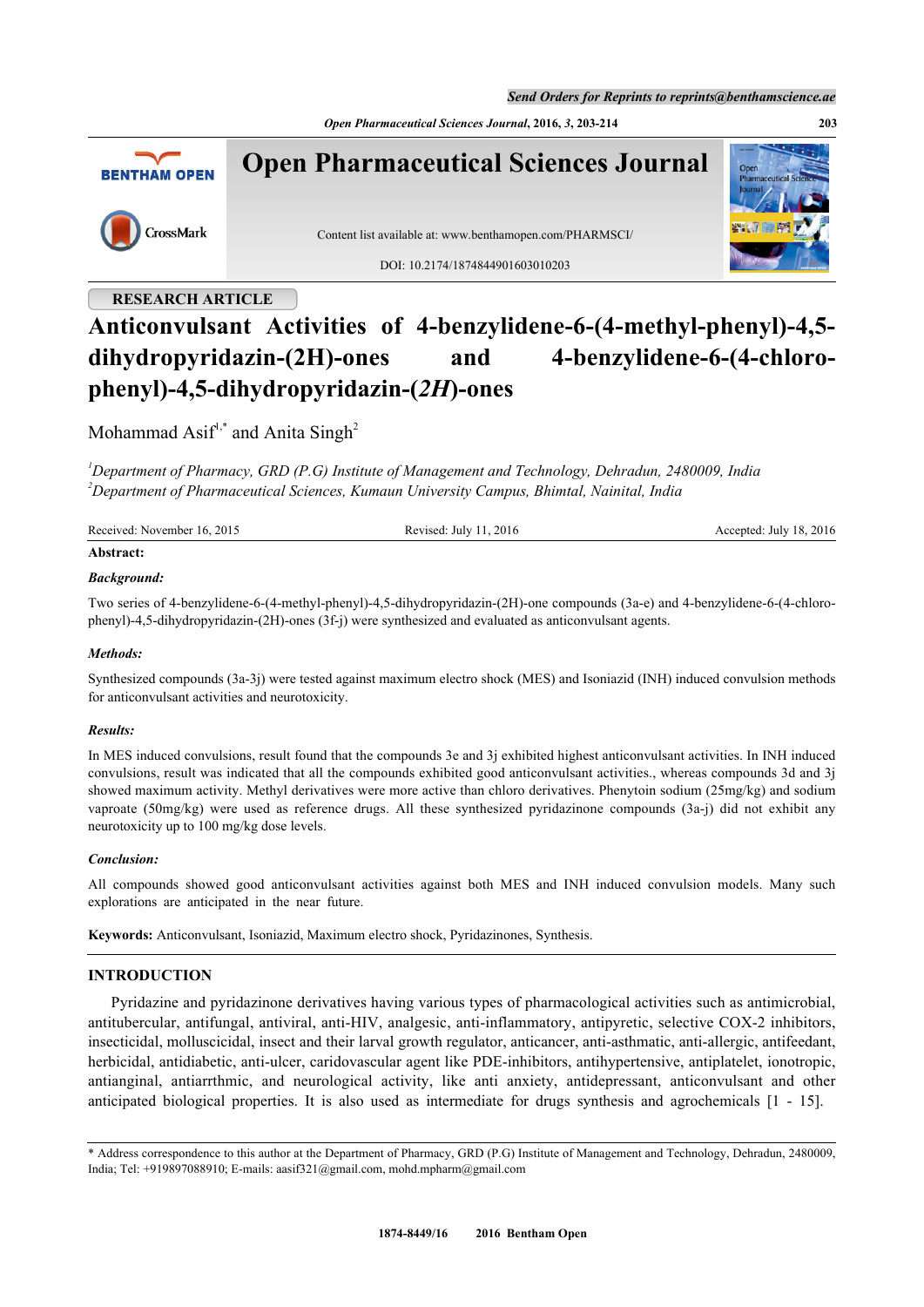Epilepsy is supposed to be a condition of paroxysmal cerebral dysrhythmia. A common type of epilepsy is grand mal (Generalized tonic-clonic) and petit mal (absence seizures) epilepsy. Grand mal epilepsy: Major epilepsy (Generalized tonic-clonic) commonest last to 1-2 min and illustrated by complete loss of consciousness, followed by transient muscular rigidity (tonic phase) and ultimately falls into violent clonic convulsions followed by prolonged sleep and depression of all "CNS" function. Petit mal: It this usually momentary loss of consciousness prevails. This particular state is free of convulsions. However, occasionally blinking movements of the eyelids and jerking movements of the head or arms are observed [\[16](#page-9-2) - [18](#page-9-3)]. Epilepsy management is still a major problem due to uncontrolled seizures in some types of epilepsy, drug toxicity, side effects and long period treatment even throughout a life time. Risks of tolerance developed against the presently used medicines. Various antiepileptic drugs available in the market, due to above mentioned reasons, development of new antiepileptic drugs are still necessary. The maximum electroshock (MES) induced seizures in animal represents the grand mal type of epilepsy and chemo convulsions are due to Pentylenetetrazole (PTZ), strychnine (STR), isoniazide (INH) which produced petit mal type of convulsions [[16](#page-9-2) - [20\]](#page-9-4). The drug design is based on the opinion that at least one phenyl or aryl group in close proximity to two electron donor atoms in the molecule is necessary for the activity against MES induced seizure, an alkyl group substituted close to two electron donor atoms in the molecule is necessary for the activity against chemo convulsions. Many researches indicated that the presence of at least one aryl group, one or two electron donor atoms and/or an imino (NH) group in spatial arrangement is vital for antiepileptic activity. So, syntheses of new pyridazinone compounds are tested for their anticonvulsant screening. Most of the drugs are used as antiepileptic agents today contain ureide structure such as barbiturates, benzodiazepines, oxazolidinediones, succinimides and glutarimides [\[21](#page-9-5) - [25\]](#page-10-0).

Thus, the present work is to concentrate on preparation of various new substituted pyridazinones and tested for their anticonvulsant activity against MES and INH-induced convulsions. The essential requirement is not only design and development of the drug molecule, but also the progress of its testing methods, mode of actions and its usefulness. New pyridazinone derivatives are designed to prepare effective drug molecule with minimum or lesser side effects.

## **CHEMISTRY**

All compounds were synthesized according to Schemes (**1**). All chemicals were used for synthesis of pyridazinone compounds were purchased from Loba Chem, Central drug house (CDH), Merck, SD-fine and High media, India. Melting points of all the synthesized compounds were determined by open tube capillary method and were uncorrected. The purity of the compounds was checked by using thin layer chromatography (TLC) methods and plates were prepared from silica gel G and solvent system toulene, ethylacetoacetae, formic acid (4:5:1 ratio) and benzene, acetone (3:1) was used as mobile phase, the spot of synthesized compounds were visualized by using the iodine vapors and ultra-violet (UV) light. Elementary analyses were carried out on a LECO CHNS 932 analyzer for determining C,H,N atom values. The FT-IR spectra were recorded on Bio-rad FTS-135 spectrophotometer using KBr pellets;  $\lambda$  max values are given in cm<sup>-1</sup>. The NMR spectra were recorded on Bruker Avance-II 400 NMR spectrometer using CDCl<sub>3</sub> as solvent and tetra methyl silane (TMS) was used as an internal standard and chemical shifts were given in  $\delta$  (ppm) scale and the Mass spectra were recorded on JEOL-JMS-DX 303 system, prepared with direct inlet probe system.

#### **SYNTHESIS OF AROYL-PROPIONIC ACID DERIVATIVES (1A AND 1B)**

Anhydrous AlCl<sub>3</sub> (0.15 mol) was suspended in appropriate aryl hydrocarbons (50 mL) under the anhydrous condition and the reaction mixture was refluxed on a water bath. Then the succinic anhydride (0.10 mol) was added into the reaction mixture in small portions with nonstop stirring for 6 h (Scheme **[1](#page-2-0)**). The reaction mixture was cooled down, left overnight and after that made acidic by adding an ice cold concentrated HCl solution (2.5% v/v). The reaction mixture was concentrated to a small volume by heating on a water bath. The precipitate was formed and separated out and collected it. The precipitated product was purified by dissolving in 5% w/v  $\text{Na}_2\text{CO}_3$  solution and followed by extraction with ether. The acidification with dilute HCl acid gave an aroyl propionic acid (Fig. **[1](#page-2-1)**) in the aqueous layer [\[26](#page-10-1) - [28](#page-10-2)].

Other propionic acids were synthesized by a similar process with minor changes in temperature of reaction and nitrobenzene used as a solvent. All these compounds were re-crystallized with aqueous ethanol.

## **β-toloyl Propionic Acid (1a)**

Molecular formula:  $C_{11}H_{12}O_3$ , molecular weight: 192, melting point: 122°C; 67% yield. IR: (KBr, cm<sup>-1</sup>): 1658.80 (CO), 2995.62 (CH), 3412.60 (OH), 1H-NMR (DMSO-d6, δ ppm): 2.38 (s, 3H, CH<sub>3</sub>), 2.78 (t, 2H, CH<sub>2</sub>), 2.99 (t, 2H,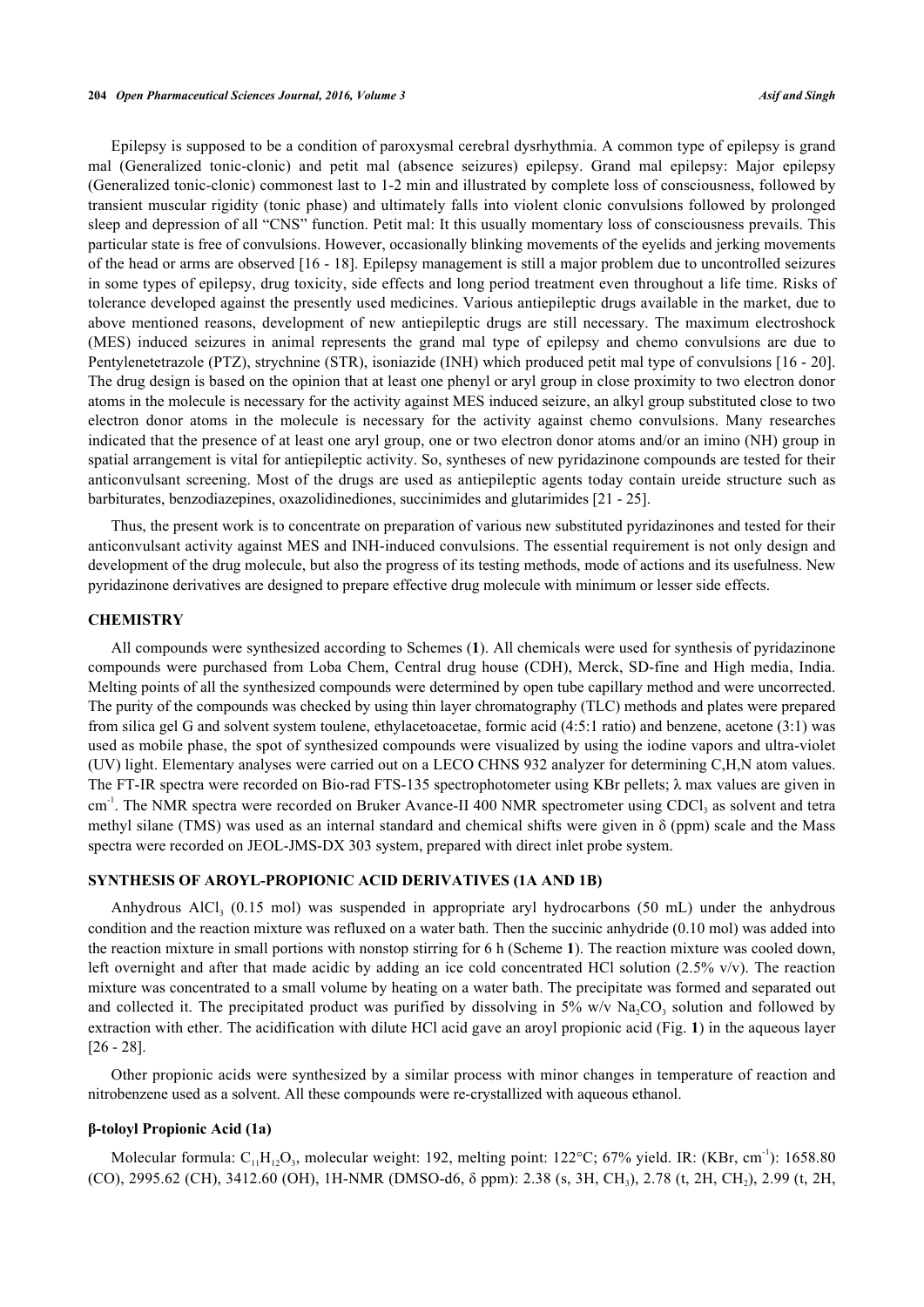<span id="page-2-0"></span>CH<sub>2</sub>), 7.26 (t, 2H, H3',5', Ar-H), 12.15 (s, 1H, COOH), MS (m/z): 193 (M<sup>+</sup>+1).



**Scheme 1.** Synthetic route of 6-aryl-4-benzylidene-4,5-dihydro pyridazino-3(*2H*)-ones (**3a-j**).

## **4-Chloro Benzoyl Propanoic Acid (1b)**

Molecular formula  $C_{10}H_9O_3Cl$ , molecular weight 212, melting point: 122 C, yield 54. IR Spectra: 2950 cm<sup>-1</sup> (CH), 3212.60 (OH), 1710 cm<sup>-1</sup> (C=O).NMR Spectra: <sup>1</sup>HNMR(CDCl<sub>3</sub>) ppm 2.82 (2H, t, CH<sub>2</sub>), 3.31 (2H, t, CH<sub>2</sub>), 7.74 (CH<sub>2</sub>, m, H-3, 5), 7.79 (2H, m, H-2, 6), MS (m/z): 112 ( $M^{+1}$ ).

## **SYNTHESIS OF 6-ARYL-4,5-DIHYDROPYRIDAZIN-3(2H)-ONE DERIVATIVES (2A AND 2B)**

To a solution of  $\beta$ -aroyl propionic acid (1a) (0.1 mol) in CH<sub>3</sub>OH (30 ml), NH<sub>2</sub>NH<sub>2</sub>. H<sub>2</sub>O (1ml) and CH<sub>3</sub>COONa (0.5 g) were added and the reaction mixture was refluxed for 6 h. After completing the reaction, CH<sub>3</sub>OH was distilled off and reaction mixture was transferred into cold water [[29](#page-10-3) - [31](#page-10-4)]. The solid product (Fig. **[1](#page-2-1)**) was separated out, filters it and re-crystallized from methanol (Scheme **[1](#page-2-0)**).

Other pyridazinone was synthesized by a similar process with minor alteration in temperature of reactions and solvent nitrobenzene is used.

## **6-(4-methylphenyl)-4,5-dihydropyridazin-3(2H)-one (2a)**

Molecular formula  $C_{11}H_{12}N_2O$ , molecular weight 188.20, melting point: 151 C, yield: 71%, R<sub>f</sub> value 0.70, IR: (KBr,cm<sup>-1</sup>): 1658.7 (C=O), 3217.4 (NH), 1510.8 (C=N), <sup>13</sup>C NMR (CDCl<sub>3</sub>) (ppm): 20.9, 27.1, 35.6, 128.2, 129.3, 128.9, 140.0, 155.6, 161.2, <sup>1</sup>H NMR (CDCl<sub>3</sub>) (ppm): 2.38 (s, 3H, CH<sub>3</sub>), 2.61 (m,2H, CH<sub>2</sub>-CO), 2.97 (t, 2H, CH<sub>2</sub>-aryl), 7.26 (t, 2H, Ar-H3', H5'), 7.63 (d, 2H, Ar-H2', H6'), 8.79 (s, 1H, NH), MS (m/z): 189 ( $M^{+1}$ ).

## **6-(4-chlorophenyl)-4,5-dihydropyridazin-3(2H)-one (2b)**

<span id="page-2-1"></span>Molecular formula  $C_{10}H_9CIN_2O$ , molecular weight 208, yield 55%, melting point. 130 C, R<sub>f</sub> value 0.60. IR  $(cm<sup>-1</sup>)1685(C=O), 1352 (NO<sub>2</sub>), 3000 (CH), 3550 (NH), 2.60 (t, 2H, CH<sub>2</sub>), 3.2 (t, 2H, CH<sub>2</sub>), 7.53-7.68 (m, 2H, H-3'-100)$ H-5', Ar-H), 7.97 (d, 2H, H-2'-H-6', Ar-H), 8.78 (s, NH).



**Fig. (1).** Structures of aroyl-propionic acids (**1a-b**) and 6-arylpropyridazine derivatives **(2a-b).**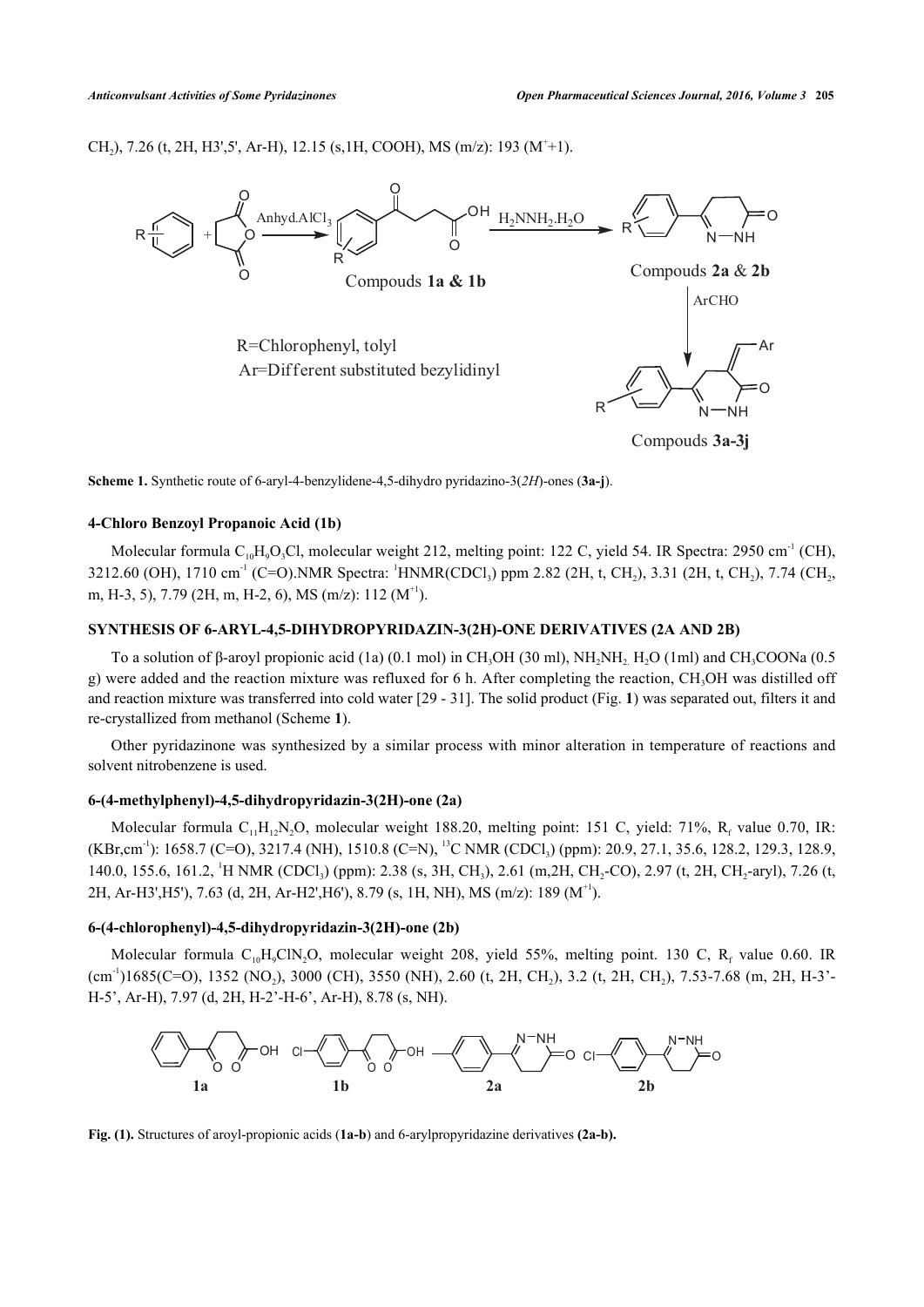## **SYNTHESIS OF 4-BENZYLIDENE-6-(4-SUBSTITUTED-ARYL)-4,5-DIHYDROPYRIDAZIN-(2H)-ONES**

The 6-(4-chlorophenyl)-4,5-dihydropyridazin-3(2H)-one or 6-(4-methylphenyl)-4,5-dihydro pyridazin-3(2H)-one (0.005 mol), appropriate aldehyde derivatives (0.005 mol) in C<sub>2</sub>H<sub>5</sub>OH (20 ml) and ethanolic C<sub>2</sub>H<sub>5</sub>ONa solution were added. Then reaction mixture was left overnight at room temperature, diluted with water and rendered acidic with concentrated HCl and filter the product. The crude product (**3a**-**j**) (Fig. **[2](#page-5-0)**) was re-crystallized with 90% ethanol [\[32](#page-10-5) - [34\]](#page-10-6).

## **4-benzylidene-6-(4-chloro-phenyl)-4,5-dihydropyridazin-(2H)-one (3a)**

Molecular formula  $C_{17}H_{13}CN_2O$ , molecular weight 296, yield: 62%; melting point; 170 °C; IR (KBr) in cm<sup>-1</sup>: KBr): 3185 (NH), 2949 (Ar-CH), 2831 (C-H), 1602.56 (-C=C), 1255.3 (C-N), 1685 (C=O), 718 (C-Cl), <sup>1</sup>H-NMR (CDCl<sub>3</sub>, δ, ppm): 3.9 (s, 2H, CH<sup>2</sup> ), 7.16 (s, 1H, H-4), 7.14-7.48 (m, 5H, aryl ring), 7.20 (s, 1H, CH), 7.42 and 7.73 (d, each, *p*substituted aryl ring), 10.72 (s, 1H, NH), <sup>13</sup>C NMR (CDCl<sub>3</sub>) (ppm): 28.4, 126.2, 127.7, 128.4, 129.0, 129.2, 129.3, 130.4, 134.2, 134.9, 136.1, 155.6, 160.0, MS ( $m/z$ ): 297 (M<sup>+</sup>+1). Elemental analysis: calculated (%): C = 68.81, H = 4.42, N = 9.44; Found  $\binom{0}{0}$ : C = 68.93, H = 4.45, N = 9.43.

## **4-(4-chloro-benzylidene)-6-(4-chloro-phenyl)-4,5-dihydropyridazin-(2H)-one (3b)**

Molecular formula  $C_{17}H_{12}Cl_2N_2O$ , molecular weight 331, yield: 55%; melting point; 190 °C; IR (cm-1, KBr): 3179 (NH), 2957 (C-H), 1688 (C=O), 726 (C-Cl), 1602.56 (C=C), 1292.07 (C-N), <sup>1</sup>H-NMR (CDCl<sub>3</sub>, δ, ppm): 3.9 (s, 2H, CH<sup>2</sup> ), 7.20 (s, 1H, CH), 8.6 (1H, s, NH), 7.11 (s, 1H, H-4), 7.23 (m, 4H, H-2,3,5,6, aryl ring), 7.34 and 7.41 (d, each, *p*substituted aryl), 10.97 (s, 1H, NH), <sup>13</sup>C NMR (CDCl3) (ppm): 28.4, 127.6, 128.8, 129.0, 129.2, 129.3, 130.4, 136.1, 133.0, 134.2, 155.6, 162.2, MS ( $m/z$ ): 332 (M<sup>+</sup>+1). Elemental analysis: calculation (%): C= 61.65, H=3.65, N= 8.46; Found  $(\%)$ : C= 61.55, H= 3.67, N = 8.47.

## **4-(4-hydroxy-benzylidene)-6-(4-chloro-phenyl)-4,5-dihydropyridazin-(2H)-one (3c)**

Molecular formula C<sub>17</sub>H<sub>13</sub>ClN<sub>2</sub>O<sub>2</sub>, molecular weight Molecular Weight: 312, yield: 52%, melting point; 180 °C; IR (cm-1, KBr): 3175 (NH), 2942 (CH), 1688 (C=O), 722 (C-Cl), <sup>1</sup>H-NMR (CDCl<sub>3</sub>, δ, ppm): 3.84 (s, 2H, CH<sub>2</sub>), 6.15 (m, 1H, OH), 7.06 (m, 2H, H-2,6, benzyl ring), 7.04 (s, 1H, CH), 7.31 (s, 1H, H-4), 7.47 and 7.71 (d, each, *p*-substituted aryl), 7.49 (m, 2H, H-3,5, aryl ring), 9.41 (s, 1H, NH), <sup>13</sup>C NMR (CDCl3) (ppm): 28.4, 115.6, 127.5, 127.6, 129.0, 129.2, 129.3, 130.4, 134.2, 136.1, 156.5, 155.6, 162.0, MS (*m/z*): 313(M<sup>+</sup> +1). Elemental analysis: calculated (%): C= 65.29, H= 4.19, N= 8.96; Found (%): C= 65.39, H= 4.17, N= 8.97.

## **4-(4-methoxy-benzylidene)-6-(4-chloro-phenyl)-4,5-dihydropyridazin-(2H)-one (3d)**

Molecular formula  $C_{18}H_{15}CIN_2O_2$ , molecular weight 326, Yield: 67%; melting point; 155 °C; IR (KBr) in cm<sup>-1</sup>: 3165 (NH), 3001 (CH), 1675 (C=O), 1602.57 (C=C), 1255.30 (C-N), 1166.72 (OCH<sub>3</sub>), 717 (C-Cl), <sup>1</sup>H-NMR (CDCl<sub>3</sub>, δ, ppm): 7.20 (s, 2H, CH<sub>2</sub>), 3.70 (s, 2H, CH<sub>2</sub>), 3.71 (s, 3H, OCH<sub>3</sub>), 6.8 (s, 1H, H-4), 7.13 and 7.36 (d, each, *p*-substituted benzyl ring), 7.59 (m, 2H, H-3,5, phenyl ring), 7.68 (m, 2H, H-2,4, phenyl ring), 10.70 (s, 1H, NH), <sup>13</sup>C NMR (CDCl3) (ppm): 28.4, 115.6, 127.5, 127.6, 129.0, 129.2, 129.3, 130.4, 134.2, 136.1, 156.5, 155.6, 162.0, MS (*m/z*): 326(M<sup>+</sup> ). Elemental analysis: calculated (%): C= 66.16, H= 4.63, N= 8.57; Found (%): C= 66.23, H= 4.61, N= 8.55.

## **4-(4-hydroxy-3-methoxy-benzylidene)-6-(4-chloro-phenyl)-4,5-dihydro-pyridazin-(2H)-one (3e)**

Molecular formula C<sub>18</sub>H<sub>15</sub>ClN<sub>2</sub>O<sub>3</sub>, molecular weight 342, yield: 48%; melting point; 201 °C; IR (cm-1, KBr): 3173 (NH), 2951 (CH), 1680 (C=O), 713 (C-Cl), <sup>1</sup>H-NMR (CDCl<sub>3</sub>, δ, ppm): 3.78 (s, 2H, CH<sub>2</sub>), 3.72 (s, 3H, OCH<sub>3</sub>), 6.53 (s, 1H, H-4), 7.07-7.26 (m, 3H, H-2,5,6, di-substituted aryl ring), 7.2 (s, 2H, CH<sup>2</sup> ), 7.46 and 7.71 (d, each, *p*-substituted aryl ring), 10.92 (s, 1H, NH), <sup>13</sup>C NMR (CDCl3) (ppm): 28.4, 56.3, 113.2, 116.6, 119.9, 128.5, 129.0, 129.2, 129.3, 130.4, 134.2, 136.1, 142.1, 149.1, 155.6, 162.1, 162.2, MS ( $m/z$ ): 343( $M^+$ +1). Elemental analysis: calculated (%): C = 63.07, H=4.41, N= 8.17; Found  $\frac{6}{6}$ : C= 62.97, H= 4.39, N= 8.19.

## **4-benzylidene-6-(4-Methyl-phenyl)-4,5-dihydropyridazin-(2H)-one (3f)**

Molecular formula  $C_{18}H_{16}N$ , O, molecular weight 276, yield: 55%; melting point; 160 °C; IR (cm-1, KBr): 3180 (NH), 2995 (CH), 1696 (C=O), <sup>1</sup>H-NMR (CDCl<sub>3</sub>, δ, ppm): 3.94 (s, 3H, CH<sub>3</sub>), 3.02 (s, 2H, CH<sub>2</sub>), 6.86 (s, 1H, H-4),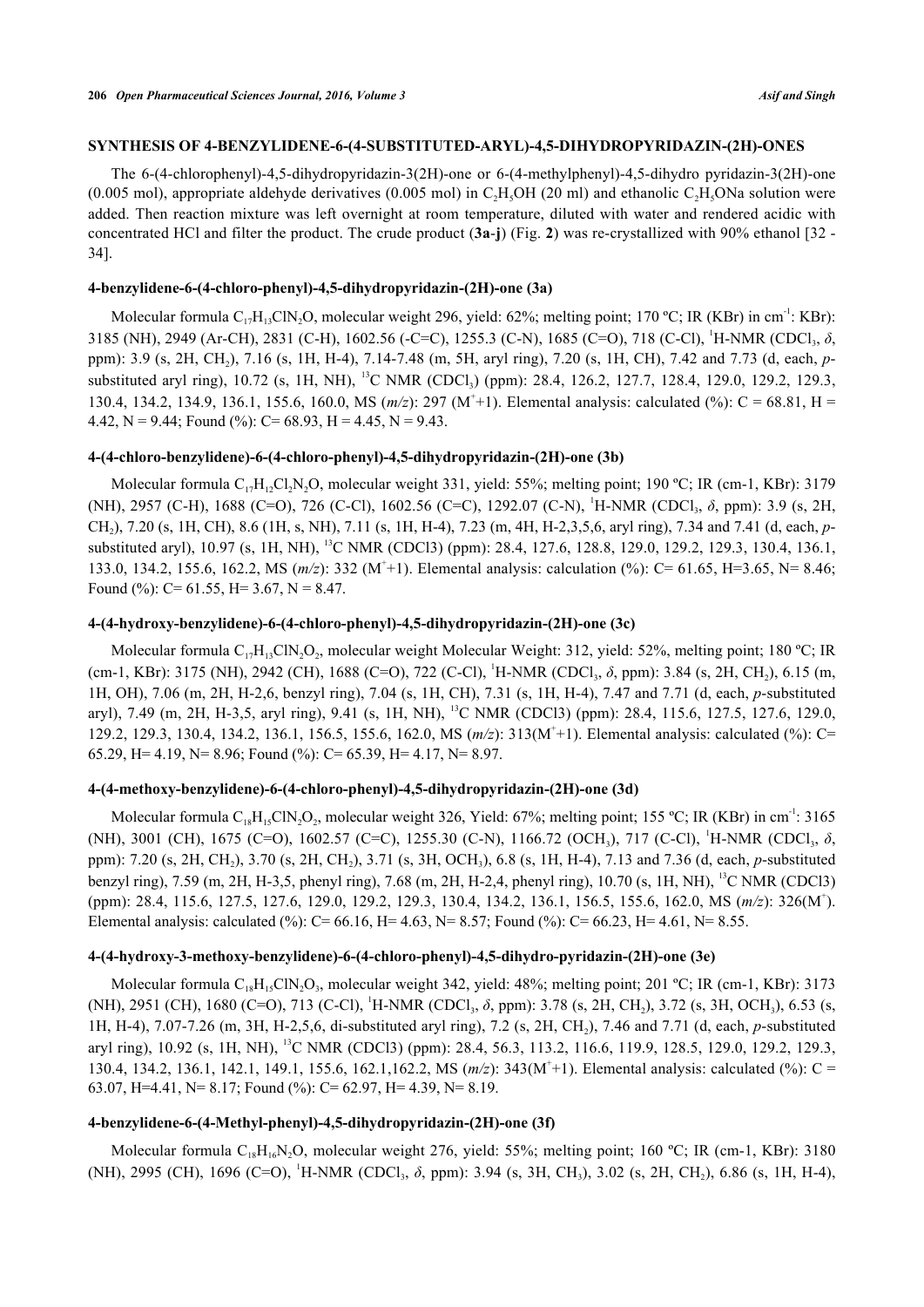7.02-7.43 (m, 5H, benzyl ring), 7.22 (s, 1H, CH), 7.46 and 7.79 (d, each, *p*-substituted aryl ring), 8.92 (s, 1H, NH), <sup>13</sup>C NMR (CDCl3) (ppm): 20.9, 28.4, 126.2, 127.7, 128.2, 128.4, 128.9, 129.2, 129.3, 134.2, 134.9, 140.0, 155.6, 162.2, MS (*m/z*): 277 (M<sup>+</sup>+1). Elemental analysis: calculated (%): C= 78.24, H= 5.84, N= 10.14; Found (%): C= 78.23, H= 5.87, N= 10.17.

## **4-(4-chloro-benzylidene)-6-(4-methyl-phenyl)-4,5-dihydropyridazin-(2H)-one (3g)**

Molecular formula C<sub>18</sub>H<sub>15</sub>ClN<sub>2</sub>O, molecular weight 310, yield: 48%; melting point; 175 °C; IR (cm-1, KBr): 3173 (NH), 2939 (CH), 1683 (C=O), 718 (C-Cl), <sup>1</sup>H-NMR (CDCl<sub>3</sub>, δ, ppm): 3.90 (s, 3H, CH<sub>3</sub>), 2.6 (s, 2H, CH<sub>2</sub>), 7.23 (s, 1H, CH), 7.24 (s, 1H, H-4), 7.26 and 7.56 (d, each, *p*-substituted aryl ring), 7.28-7.35 (m, 4H, H-2,3,5,6, phenyl ring), 10.69 (s, 1H, NH), 7.26-7.56 (m, H, 4-CH<sub>3</sub>-benzyl ring), 7.28-7.35 (m, 4H, 4-chlorophenyl ring), 10.69 (s, 1H, NH), 13C NMR (CDCl3) (ppm): 20.9, 28.4, 127.6, 128.2, 128.8, 128.9, 129.2, 129.3, 133.0, 134.2, 140.0, 155.6, 162.2, MS (*m/z*): 311 (M<sup>+</sup>+1). Elemental analysis: calculated (%): C= 69.57, H=4.86, N= 9.01; Found (%): C= 69.53, H= 4.87, N= 8.99.

## **4-(4-hydroxy-benzylidene)-6-(4-methyl-phenyl)-4,5-dihydropyridazin-(2H)-one (3h)**

Molecular formula  $C_{18}H_{16}N_2O_2$ , molecular weight 292, yield: 47%; melting point; 185 °C; IR (cm-1, KBr): 3165 (NH), 2957 (CH), 1695 (C=O), <sup>1</sup>H-NMR (CDCl<sub>3</sub>, δ, ppm): 3.93 (s, 3H, CH<sub>3</sub>), 2.82 (s, 2H, CH<sub>2</sub>), 6.41 (s, 1H, H-4), 6.63 (m, 2H, H-2,6, phenyl ring), 6.66 (m, 2H, H-2,6, benzyl ring), 6.79 (m, 2H, H-3,5, phenyl ring), 6.81 (m, 2H, H-3,5, benzyl ring), 7.20 (s, 1H, CH), 12.25 (s, 1H, NH), <sup>13</sup>C NMR (CDCl3) (ppm): 20.9, 28.4, 115.6, 127.5, 127.6, 128.2, 128.9, 129.2, 129.3 134.2, 140.0, 155.6, 156.5, 162.0, MS ( $m/z$ ): 293 (M<sup>+</sup>+1). Elemental analysis: calculated (%): C = 73.96, H= 5.52, N= 9.58; Found (%): C= 73.98, H= 5.51, N= 9.57.

## **4-(4-methoxy-benzylidene)-6-(4-methyl-phenyl)-4,5-dihydropyridazin-(2H)-one (3i)**

Molecular formula  $C_{19}H_{18}N_2O_2$ , molecular weight 306, yield: 46%; melting point; 202 °C; IR (cm<sup>-1</sup>, KBr): 3185 (NH), 2954 (CH), 1686 (C=O), <sup>1</sup>H-NMR (CDCl<sub>3</sub>, δ, ppm): 3.83 (s, 3H, CH<sub>3</sub>), 3.04 (s, 3H, CH<sub>2</sub>), 3.92 (s, 2H, OCH<sub>3</sub>), 6.79 (s, 1H, H-4), 7.01 (s, 1H, CH), 7.37 and 7.82 (d, each, *p*-substituted aryl ring), 7.49 (m, 2H, H-3,5, phenyl ring), 7.72 (m, 2H, H-2,6, phenyl ring), 11.15 (s, 1H, NH), <sup>13</sup>C NMR (CDCl3) (ppm): 20.9, 28.4, 56.0, 114.0, 127.2, 128.2, 128.9, 129.2, 129.3, 134.2, 140.0, 155.6, 162.1, 162.2, MS ( $m/z$ ): 307 (M<sup>+</sup>). Elemental analysis: calculated (%): C= 74.49, H= 5.92, N= 9.14; Found (%): C= 74.53, H= 5.91, N= 9.13.

## **4-(4-hydroxy-3-methoxy-benzylidene)-6-(4-methyl-phenyl)-4,5-dihydropyridazin-(2H)-one (3j)**

Molecular formula  $C_{19}H_{18}N_2O_3$ , molecular weight 322, yield: 51%; melting point; 175 °C; IR (cm<sup>-1</sup>, KBr): 3189 (NH), 2948 (CH), 1687 (C=O), <sup>1</sup>H-NMR (CDCl<sub>3</sub>, δ, ppm):) 3.86 (s, 2H, CH<sub>2</sub>), 3.25 (s, 3H, OCH<sub>3</sub>), 2.39 (s, 3H, CH<sub>3</sub>), 6.34 (s, 1H, OH), 6.82 (s, 1H, H-4), 7.04 (m, 1H, H-6, benzyl ring), 7.24 (s, 1H, CH), 7.25 (m, 2H, H-3,5, phenyl ring), 7.53 (m, 1H, H-2, benzyl ring), 7.68 (m, 2H, H-2,6, phenyl ring), 7.75 (m, 1H, H-5, benzyl ring), 10.73 (s, 1H, NH), 13C NMR (CDCl3) (ppm): 20.9, 28.4, 56.3, 113.2, 155.6, 116.6, 119.9, 128.2, 128.5, 128.9, 129.2, 129.3, 134.2, 140.0, 142.1, 149.1, 162.2, MS ( $m/z$ ): 323 (M<sup>+</sup>+1). Elemental analysis: calculated (%): C=70.79, H= 5.63, N= 8.69; Found (%):  $C= 70.83$ , H = 5.65, N = 8.67.

## **BIOLOGICAL EVALUATION**

The synthesized compounds were subjected to the following evaluation. All chemicals were purchased from CDH (Central drug House), Merck, Loba Chem, and S.D. Fine Chemicals, Mumbai, India and used without purification. Strychnine (STR) (Sigma Aldrich, India) and Phenytoin (Sun Pharma Ltd, India) were used in the present study.

## **Experimental Animals**

Swiss albino rats weighing 25-30 g were maintained under controlled conditions of light (12 hr) and temperature  $25\pm2^{\circ}$ C in the animal house of Department of Pharmacy, GRD(PG)IMT, Dehradun, India, two weeks before the experiment for acclimatization. Animals had access to food and water *ad libitum*. All pharmacological activities were carried out as per Committee for the Purpose of Control and Supervision of Experiments on Animals (CPCSEA) norms (Regn No: 1145/a/07/CPCSEA), after getting the approval from the Institutional Animal Ethics Committee (IAEC) of Department of Pharmacy, GRD (PG) IMT, Dehradun, India.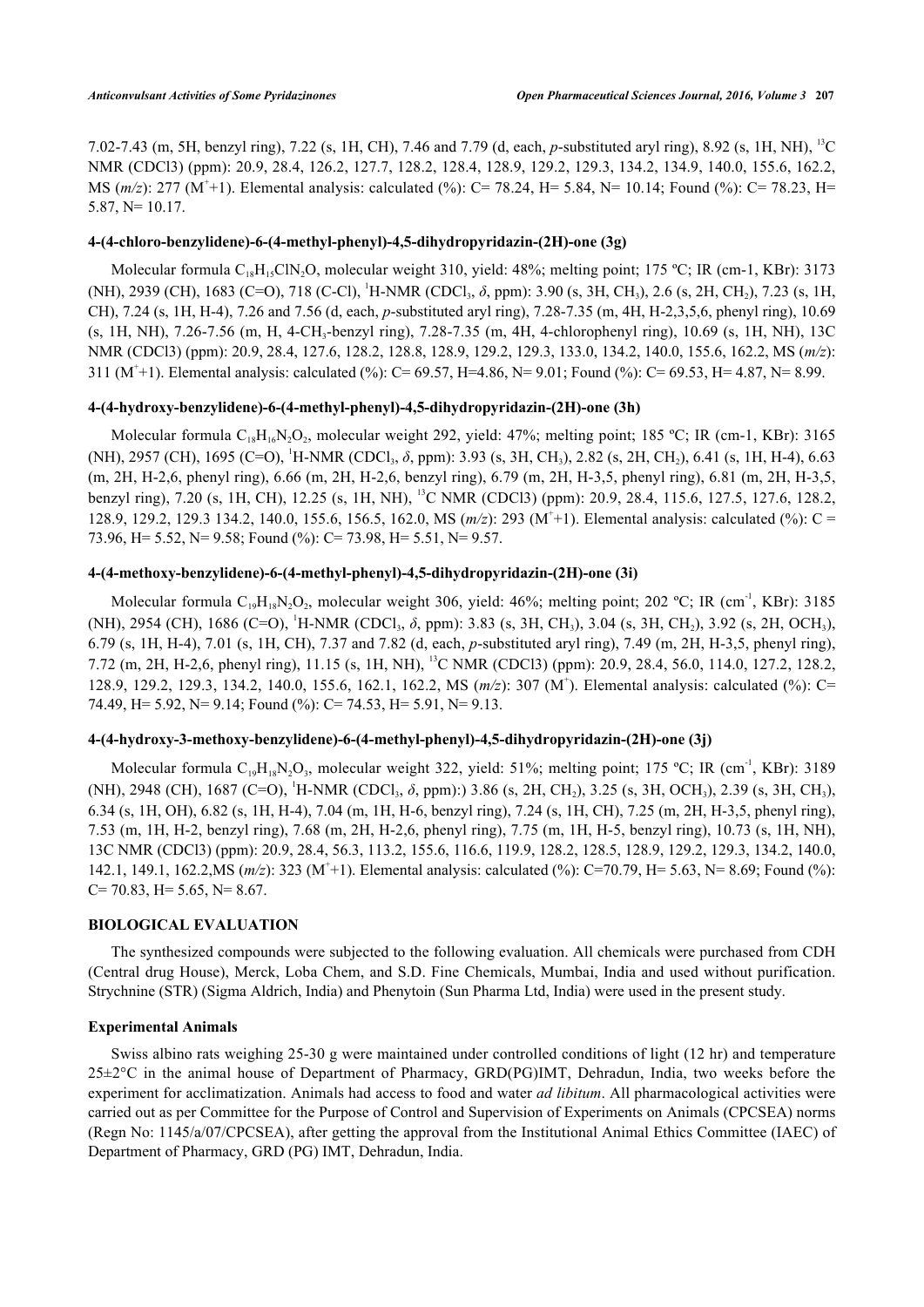### **Neurotoxicity Screening**

Minimal motor impairment was tested on mice by using the rotarod (Techno, India) test model. The mice were skilled to stay on an accelerating rotarod (diameter 3.2 cm) that rotates at 10 revolutions per min (rpm). Before skilled mice were given test compounds i.p. in doses of 25, 50 and 100 mg/kg. Neurotoxicity was signified by the incapability of the animal to keep equilibrium on the rod for at least one min. in each of the three tests [[35\]](#page-10-7).

<span id="page-5-0"></span>

**Fig. (2).** Structures of 4-benzylidene-6-(4-substituted-/3-nitro-phenyl)-4,5-dihydro pyridazin-(2H)-ones (**3a-j**).

#### **Anticonvulsant Activities**

Male albino mice were used to test the synthesized pyridazinone derivatives. Maximal Electro Shock (MES) and Isoniazid (INH) induced seizure methods were used [\[35](#page-10-7) - [37\]](#page-10-8).

#### **Maximal Electro Shock (MES)-induced Convulsion Method**

The MES method (Model: Techno Electro Convulso-meter) was used for inducing seizures. The MES induced seizures in mice correspond to grand-mal type of epilepsy. In MES, electro shock was applied to the ear pinna by passing 50 mA current for 0.2 sec. The MES seizures were divided into five stages (a) flexion (b) extensor (c) clonus (d) stupor and (e) recovery or death. Suspension of test compounds were formed in 0.5% carboxyl methyl cellulose (CMC) and were given intraperitoneally (i.p.) at dose level 25 mg/Kg body weight to different groups of mice and each group having five mice. Reduction in the extension phase was calculated and compared to phenytoin sodium, which was used as a standard at 25mg/Kg body weight dose. The animals were examined for all the five stages. The abolition of the extensor phase in drug treated groups was taken as the experimental standard for anticonvulsant activity.

#### **Isoniazid (INH) Induced Seizures Method**

Isoniazide (INH) induced seizures method was carried out on mice (25-30 g). The mice were injected with test drugs 50 mg/kg i.p. After 30 min, INH injection of dose 250 mg/kg was given i.p. The series of seizure latency, seizure time and percentage protection were studied. Animals displaying these seizure patterns were detected. The reference drugs used in this model was phenytoin sodium (25mg/kg) and sodium valproate (100mg/kg).

## **Statistical Evaluation**

All the values were determined as mean  $\pm$  S.E.M. Statistical analysis was obtained by using one-way analysis of variance (ANOVA). If the overall p-Value was found statistically significant ( $p < 0.05$ ), further comparisons between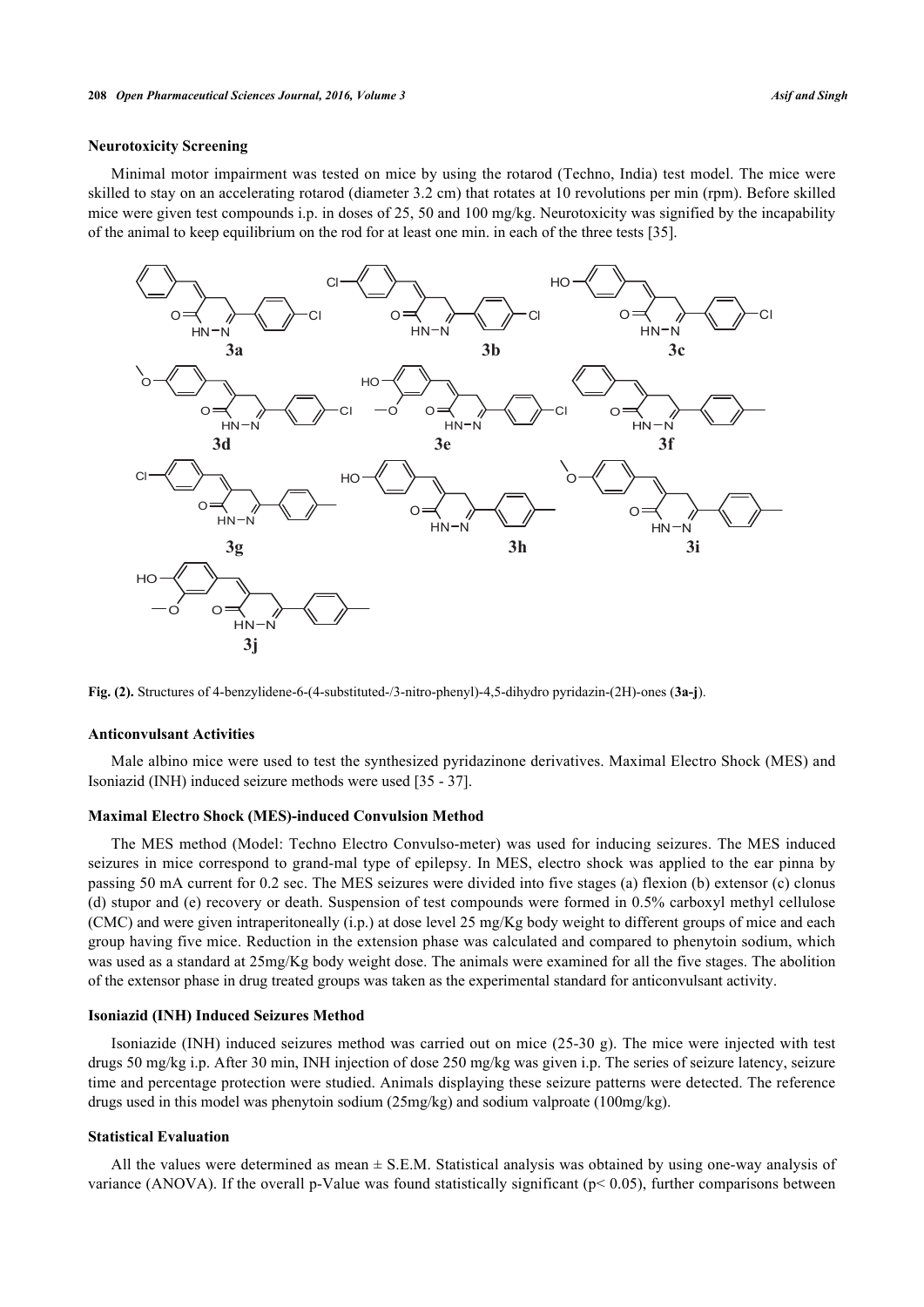groups were arranged according to Tukey's test.

## **RESULTS**

#### **Chemistry**

All synthesized pyridazinone compounds were characterized by spectral analysis *via* IR, NMR, mass spectra and elemental analysis data. The IR spectrum exhibited the peak at  $1700$ ,  $3450$ , and  $1580 \text{ cm}^{-1}$  validated the occurrence of C=O, NH and C=C groups. The <sup>1</sup>HNMR spectrum proved the signal in the triplet near  $\delta$ =2.8 for CH<sub>2</sub> protons at 5positions, another triplet is viewed at about  $\delta = 3.0$  for CH<sub>2</sub> at 4 positions. Aromatic protons were detected in the region from  $\delta$ =7.0-8.0, mass of compounds determined by mass spectroscopy. Elementary analyses gave satisfactory results and the values were found to be in range of  $\pm 0.4\%$  theoretical value for the element analyzed or calculated (C,H,N). The presences of substitutes were determined in the IR, and <sup>1</sup>HNMR spectra according to the assigned value. In the <sup>1</sup>HNMR the signals of the respective protons of the prepared 3(*2H*)-pyridazinone compounds were verified on the basis of their chemical shifts and multiplicities. The other compounds are also identified in a similar manner. Elemental analyses gave satisfactory results.

## **Neurotoxicity**

All the synthesized pyridazinone compounds (**3a-j**) did not exhibit any neurotoxicity up to 100 mg/kg dose levels. Neurotoxicity of compounds was pointed out by the lack of ability of the animal to retain equilibrium on the rod for at least one minute in each of the three trials.

#### **ANTICONVULSANT ACTIVITIES**

#### **Anticonvulsant Activity Against MES-induced Convulsions**

Anticonvulsant activities (ACAs) of aryl-4,5-dihydropyridazinones against maximal electro shock (MES) were found significant ACA when compared with the control group. Two series of 6-(4-Cl-Phenyl)-4-arylidene-4,5 dihydropyridazin-3(2H)-one (3a-e), 6-(4-CH<sub>3</sub>-Phenyl)-4-arylidene-4,5-dihydropyridazin-3(2H)-one derivatives (3f-j) were evaluated as anticonvulsant agents against MES-induced convulsion method. Result found that the compounds **3e** and **3j** exhibited highest ACA, these compounds having 6-methyl phenyl, 6-chloro-phenyl pyridazinone derivatives and act by reducing extensor phase. Methyl derivatives were more active than chloro derivatives (Table **[1](#page-6-0)**). For ACAs PHT sod. (25mg/kg) and sod. valproate (VPA) (50mg/kg) was used as reference drugs. Results indicated that synthesized pyridazinone compounds have moderate to good anticonvulsant activity.

<span id="page-6-0"></span>**Table 1. ACA of 6-(4-Chloro/4-methyl/3-nitro-Phenyl)-4-arylidene-4,5-dihydro pyridazin-3(***2H***)-ones (3a-m) against MESinduced convulsions.**

| S.<br>No.      | <b>Groups</b> | <b>Flexion</b> (sec)          | <b>Extensor</b><br>(sec)       | <b>Clonus</b><br>(sec)        | <b>Stupor</b><br>(sec)         | <b>Recovery</b><br>(%) |
|----------------|---------------|-------------------------------|--------------------------------|-------------------------------|--------------------------------|------------------------|
| 1              | Control       | $3.34 \pm 0.125$              | $15.76 \pm 01.11$              | $6.76 \pm 01.11$              | 48.90±07.65                    | 60                     |
| $\mathbf{2}$   | PHT Sod       | $1.44 \pm 0.051^{\circ}$      | $0.00 \pm 0.00^{\circ}$        | $1.84 \pm 0.23$               | $7.78 \pm 0.58$ <sup>a</sup>   | 100                    |
| 3              | Sod VPA       | $3.24 \pm 0.82$               | $5.36 \pm 0.68$                | $7.59 \pm 1.24$               | $46.43 \pm 2.43$               | 80                     |
| 4              | Comp d3a      | $2.0 \pm 0.12^{a\gamma}$      | $6.26 \pm 1.45$ <sup>ay</sup>  | $3.62 \pm 1.12^{a\gamma}$     | $20.20 \pm 3.50^{\text{ay}}$   | 80                     |
| 5              | Compd3b       | $2.11 \pm 0.09^{a\gamma}$     | $7.21 \pm 1.63^{\text{av}}$    | $4.24 \pm 1.42^{b\gamma}$     | $18.32 \pm 3.48$ <sup>ay</sup> | 80                     |
| 6              | Compd3c       | $2.21 \pm 0.40^{\text{av}}$   | $6.63 \pm 1.72$ <sup>ay</sup>  | $3.88 \pm 1.64$ <sup>ay</sup> | $18.50 \pm 2.34$ <sup>ay</sup> | 100                    |
| $\overline{7}$ | Compd3d       | $1.92 \pm 0.28$ <sup>ay</sup> | $6.24 \pm 0.54$ <sup>ay</sup>  | $4.12 \pm 2.12^{b\gamma}$     | $16.64 \pm 1.90^{a\gamma}$     | 100                    |
| 8              | Compd3e       | $1.84 \pm 0.36$ <sup>ay</sup> | $6.10 \pm 1.16^{a\gamma}$      | $3.92 \pm 2.14^{\text{ay}}$   | $15.40 \pm 3.20$ <sup>ay</sup> | 100                    |
| 9              | Compd3f       | $2.22 \pm 0.28$ <sup>ay</sup> | $7.86 \pm 0.76$ <sup>ay</sup>  | $4.21 \pm 1.66^{b\gamma}$     | $22.40 \pm 4.45$ <sup>ay</sup> | 80                     |
| 10             | Compd3g       | $2.41 \pm 0.12^{a\gamma}$     | $9.66 \pm 1.02^{a\gamma}$      | $3.98 \pm 2.26$ <sup>ay</sup> | $20.50 \pm 3.60$ <sup>ay</sup> | 80                     |
| 11             | Compd3h       | $2.32 \pm 0.34$ <sup>ay</sup> | $8.26 \pm 0.82$ <sup>ay</sup>  | $4.43 \pm 2.0^{b\gamma}$      | $21.33 \pm 4.82$ <sup>ay</sup> | 80                     |
| 12             | Compd3i       | $2.36 \pm 0.16^{a}$           | $8.84 \pm 0.68$ <sup>ay</sup>  | $4.82 \pm 2.86^{\text{by}}$   | $19.34 \pm 2.86$ <sup>ay</sup> | 80                     |
| 13             | Compd3j       | $2.10 \pm 0.76$ <sup>ay</sup> | $7.64 \pm 0.922$ <sup>ay</sup> | $4.64 \pm 3.23^{b}$           | $22.56 \pm 3.94$ <sup>ay</sup> | 80                     |

Control group: 0.5% CMC in distilled water; Standard drug: PHT sodium (25mg/kg); Test compounds: (50 mg/kg); n= 5, no. of animals in a group;  ${}^{a}P$  < 0.001,  ${}^{b}P$  < 0.01, when compared to control group and  $\gamma$  < 0.001, when compare with standard group.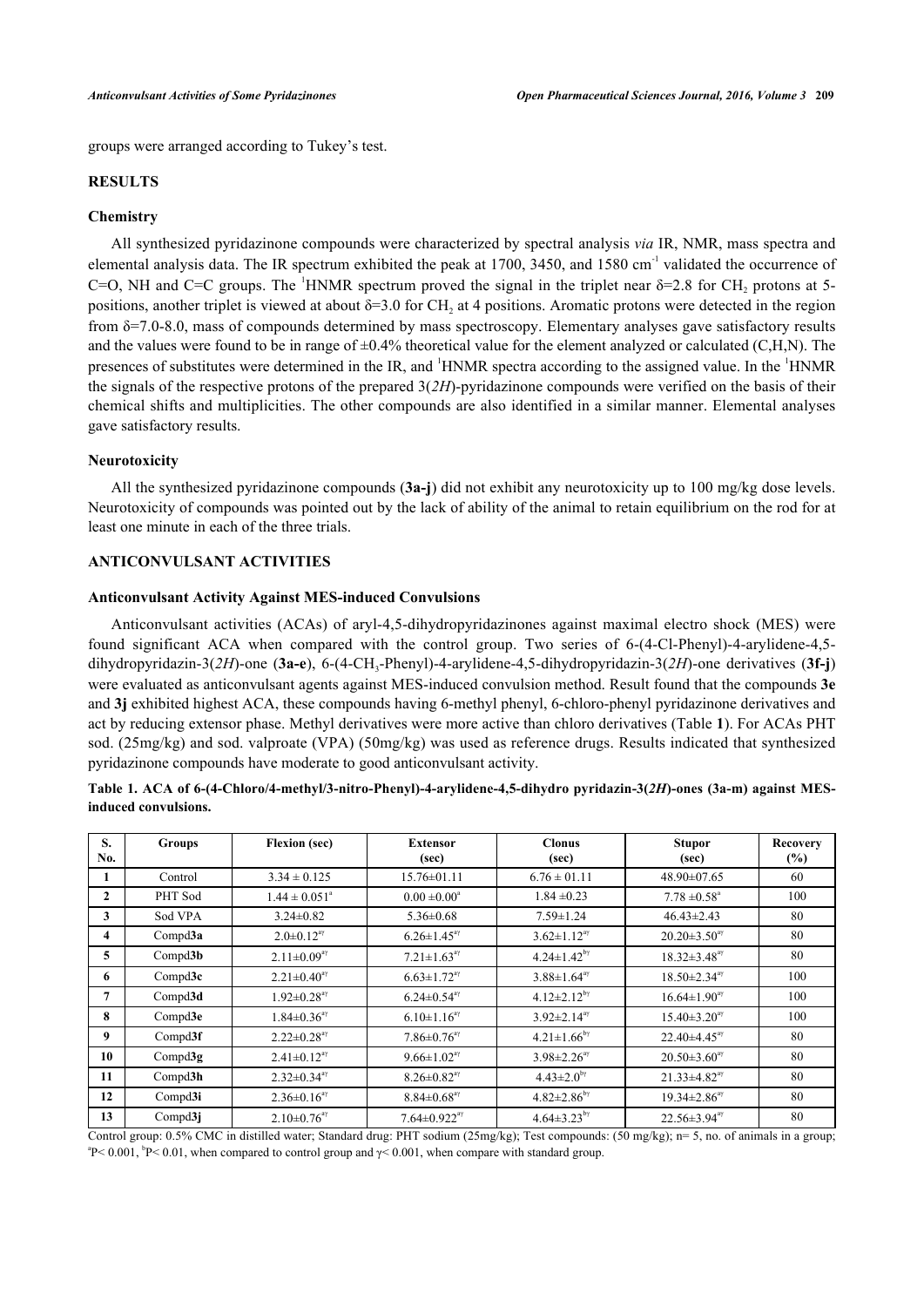## **Anticonvulsant Activity Against INH-induced Convulsions**

Several 6-aryl-4,5-dihydropyridazinones were screened for their *in-vivo* ACA against isoniazid (INH, anti-TB drug) induced convulsion. Two series of 6-(4-Cl-Phenyl)-4-arylidene-4,5-dihydro pyridazin-3(2H)-one (3a-e), 6-(4-CH<sub>3</sub>-Phenyl)-4-arylidene-4,5-dihydro-pyridazin-3(*2H*)-one derivatives (**3f-j**), were evaluated as anticonvulsant against INHinduced convulsion method. The result indicated that all the compounds exhibited ACA. Compounds **3d** and **3j** showed maximum activity in 4-methyl-phenyl and chloro-phenyl compounds. Methyl derivatives were more active than chloro derivatives (Table **[2](#page-7-0)**). For ACAs PHT sodium (25mg/kg) and sodium vaproate (VPA) (50mg/kg) were used as reference drugs.

<span id="page-7-0"></span>

| Table 2. Anticonvulsant activity of 6-(p-Chloro/p-methyl/m-nitro-phenyl)-4-arylidene-4,5-dihydropyridazin-3(2H)-one |  |
|---------------------------------------------------------------------------------------------------------------------|--|
| compounds (3a-m) against isoniazid (INH) induced method.                                                            |  |

| S.<br>No.               | <b>Groups</b> | <b>Onset of convulsion</b><br>(sec)            | No. of convulsion | Recovery<br>$(\%)$ |
|-------------------------|---------------|------------------------------------------------|-------------------|--------------------|
| 1                       | Compd 3a      | $36.2 \pm 6.27$ <sup>ya</sup>                  | $2.5 \pm 0.22$    | 80                 |
| $\mathbf{2}$            | Compd 3b      | 47 $\pm$ 4.50 <sup><math>\%</math></sup>       | $2.8 \pm 0.25$    | 80                 |
| 3                       | Compd 3c      | $48.6 \pm 3.87$ <sup>e</sup>                   | $2.5 \pm 0.24$    | 60                 |
| $\overline{\mathbf{4}}$ | Compd 3d      | $34.6 \pm 3.24^{\gamma}$                       | $2.4 \pm 0.36$    | 100                |
| 5                       | Compd 3e      | $35.2 \pm 6.98$                                | $2.6 \pm 0.35$    | 100                |
| 6                       | Compd 3f      | 42.6±2.62 <sup><math>\frac{1}{10}</math></sup> | $2.0 \pm 0.32$    | 80                 |
| $\overline{7}$          | Compd $3g$    | $46.8 \pm 2.06$ <sup>rc</sup>                  | $2.4 \pm 0.34$    | 80                 |
| 8                       | Compd 3h      | $48 \pm 1.82$ <sup>yc</sup>                    | $2.4 \pm 0.26$    | 80                 |
| 9                       | Compd 3i      | 47.6 $\pm$ 4.24 $\%$                           | $2.2 \pm 0.24$    | 60                 |
| 10                      | Compd $3j$    | 48.2 $\pm$ 4.18 <sup><math>\%</math></sup>     | $2.6 \pm 0.18$    | 100                |
| 11                      | Sod. VPA      | $130.2 \pm 2.15$                               | $1.4 \pm 0.22$    | 100                |
| 12                      | PHT sod.      | 0.00                                           | 0.00              | 100                |
| 13                      | Control       | $26.16 \pm 0.094$                              | $3.2 \pm 0.20$    | $00\,$             |

Standard drug: PHT sodium (25mg/kg) and Sodium VPA (100mg/kg), Tested drugs: (50mg/kg), Control group: INH-250mg/kg+0.5 % CMC in distilled water; n=5 (No. of animals in each group); \*Value represents mean  $\pm$  S.E.M. °P< 0.001 when compared to control group <sup> $p$ </sup> < 0.001 when compared to standard drug sodium VPA.

Synthesized compounds have been evaluated for anticonvulsant activities by MES and INH induced convulsion methods. Results indicated that these compounds were shown good ACAs.

## **DISCUSSION**

The nitrogen containing heterocyclic compounds is becoming more popular as an area of research because of their diverse biological activities. Pyridazine compounds have diverse biological activities. They are inexpensive and easily synthesized. Different substitutions on the pyridazine ring may cause noticeable differentiation in the biological activities. Due to these characteristics different substituents are being synthesized and evaluated for various biological activities in the search of improved therapeutic molecules. At present, much concentration has been focused on the pyridazine moiety attached with other heterocyclic ring, which has a valuable structure for molecular investigation and for the development of biological active molecules with diverse biological activities [[38](#page-10-9) - [43\]](#page-10-10).

## **Possible Mechanisms**

The discovery and development of a new chemical entity for the treatment of epilepsy rely on the use of experimental animal models. Currently there are two *in vivo* models that are commonly used by most AEDs discovery schemes. The models are MES and chemo convulsion induced seizure models. The MES and INH seizure models represent the two animal seizure models. To promote investigate the effects of the ACA in some other animal experiment models and estimation of neurotransmitters to consider about the exact possible mechanism of these compounds. PHT is inhibited sodium ion channel. There is some evidence that VPA enhances the action of GABA by a postsynaptic action. It also has effects on sodium channels, weaker than those of PHT [[44\]](#page-10-11).

#### **Structural Feature of Pyridazinones as Anticonvulsant Activities**

The anticonvulsant activities of pyridazinone compounds are known, there is a need for the advance of a molecule which have antiepileptic actions. Compounds active against MES-induced convulsions are working as ionic channel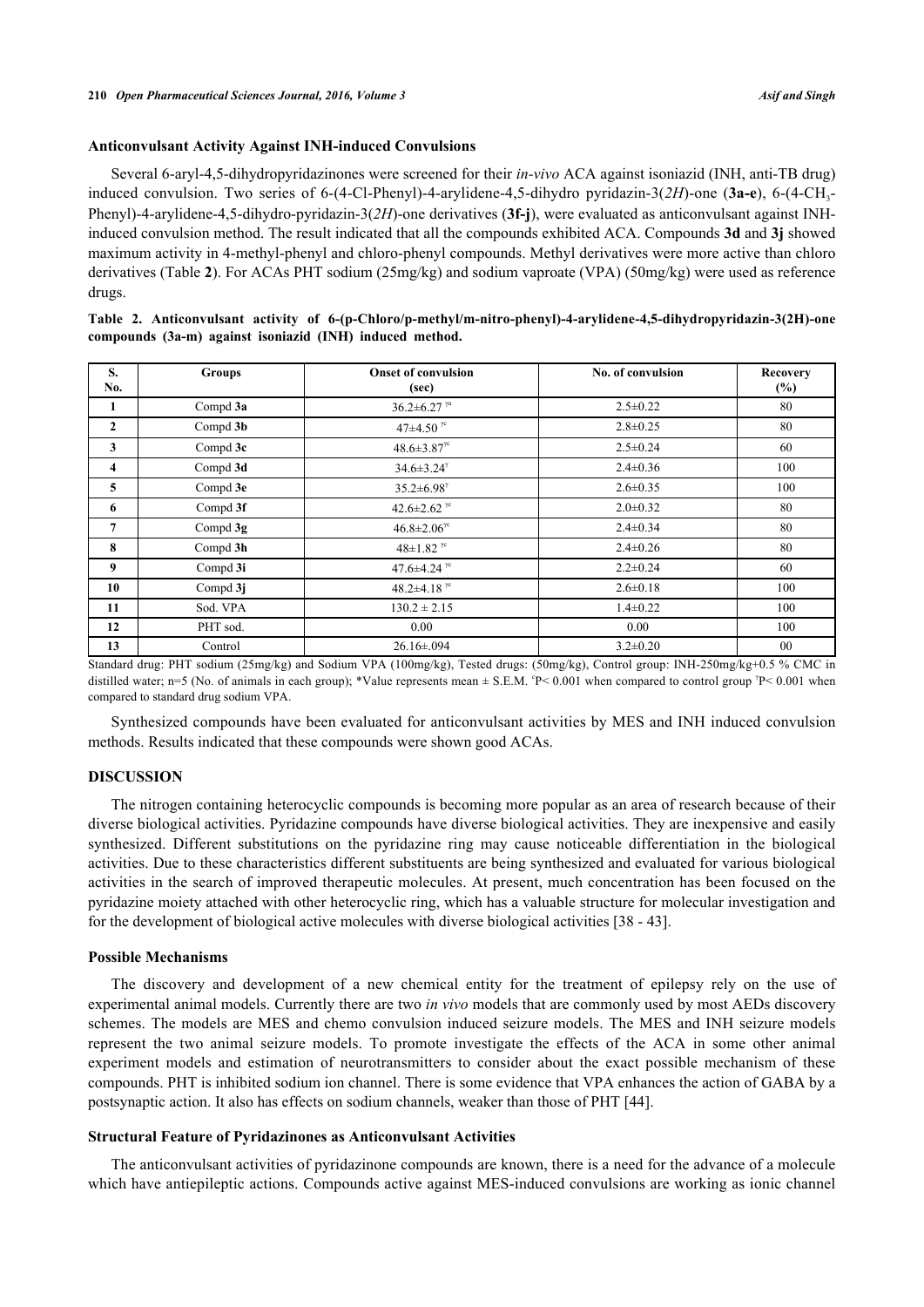inhibitor (primarily Na+ channel inhibitor). Compounds active against INH-induced convulsions are acting as GABA antagonist. Results revealed that all compounds inhibited both ionic channel and GABA concentrations in the brain. Literature exposed that different pyridazinone analogs are active against epilepsy were exhibited significant anticonvulsant action[[45,](#page-11-0) [46\]](#page-11-1).

## **CONCLUSION**

In this study, various substituted 3(*2H*)-pyridazinone compounds were synthesized, characterized and evaluated as anticonvulsant against various convulsion models.

- Substituted 3(*2H*)-pyridazinone compounds, 4-benzylidene-6-(4-substituted)-4,5-dihydro pyridazin-(2*H*)-one (**3a-j**) were synthesized.
- All the synthesized 3(*2H*)-pyridazinone compounds were characterized by spectral analysis, such as IR, NMR, mass spectra, and elemental analysis.
- All the synthesized 3(2H)-pyridazinone compounds did not exhibit any neurotoxicity up to 100 mg/kg dose levels.
- All the synthesized 3(2H)-pyridazinone compounds were evaluated against MES and INH induced convulsions at 50 mg/kg dose level. In MES activity, all compounds (**3a-e**) and (**3f-j**), compounds **3e** and **3j** were exhibited highest anticonvulsant activity. In isoniazid (INH) induced convulsion, all compound**s (3a-j**) exhibited appreciable activity. Compounds **3d** and **3j** showed maximum activity. Methyl derivatives were more active than chloro- derivatives. Methyl derivatives were more active than chloro and nitro derivatives. Phenytoin sodium (25mg/kg) and sodium vaproate (50mg/kg) were used as reference drugs.
- Result indicated that all these synthesized compounds were active as anticonvulsant these compounds were found active against MES, INH induced convulsion models.
- The MES method is sensitive to sodium  $(Na^+)$  channel inhibitors (phenytoin), which compounds may inhibit voltage-gated ion channels (particularly Na<sup>+</sup> channels). The INH (a GABA synthesis inhibitor) was sensitive to modulate γ-amino butyric acid (GABA), compounds may inhibit the GABA concentration in the brain.

The pyridazine moiety constitutes an important class of drug for new drugs research and developments. A variation in the substitution of the pyridazinone ring often causes a marked difference in the biological activities due to different characteristics of the substituent. The conclusion is based on the observation, regarding the synthesis of new pyridazinone compounds with the hope to obtain more potent drugs because easily functionalized different structural alterations were carried out in pyridazinone ring containing molecules. These structural modifications give outcome of some fruitful biological actions [[47,](#page-11-2) [48\]](#page-11-3).

#### **Directions for Future Research**

Many synthetic heterocyclic compounds have different biological activities. Pyridazine ring is an essential structural feature of various pharmacologically active compounds. Pyridazine also holds considerable interest in the synthesis of various organic intermediates as well as physiologically active agents. Pyridazinone compounds could be a suitable moiety to develop new lead antiepileptic agents with a minimum or without side effects as well as resistance. These findings encourage the synthesis of some pyridazinone derivatives and evaluate them for anticonvulsant activities. These pyridazinone derivatives are more efficient against seizures. The new pyridazine derivatives may be a promising agent as anticonvulsant in the future. Several synthetic strategies were reported for the synthesis of pyridazinone compounds. These structural alterations will result in some useful biological activities.

## **CONFLICT OF INTEREST**

The authors confirm that this article content has no conflict of interest.

#### **ACKNOWLEDGEMENTS**

The authors are thankful to the Uttarakhand technical University, Dehradun, GRD (PG) IMT, Dehradun, India, Sophisticated Analytical Instrument Facilities, and Central Drug Research Institute, Lucknow, U.P, India for providing financial as well as technical support and facilities to carry out this work.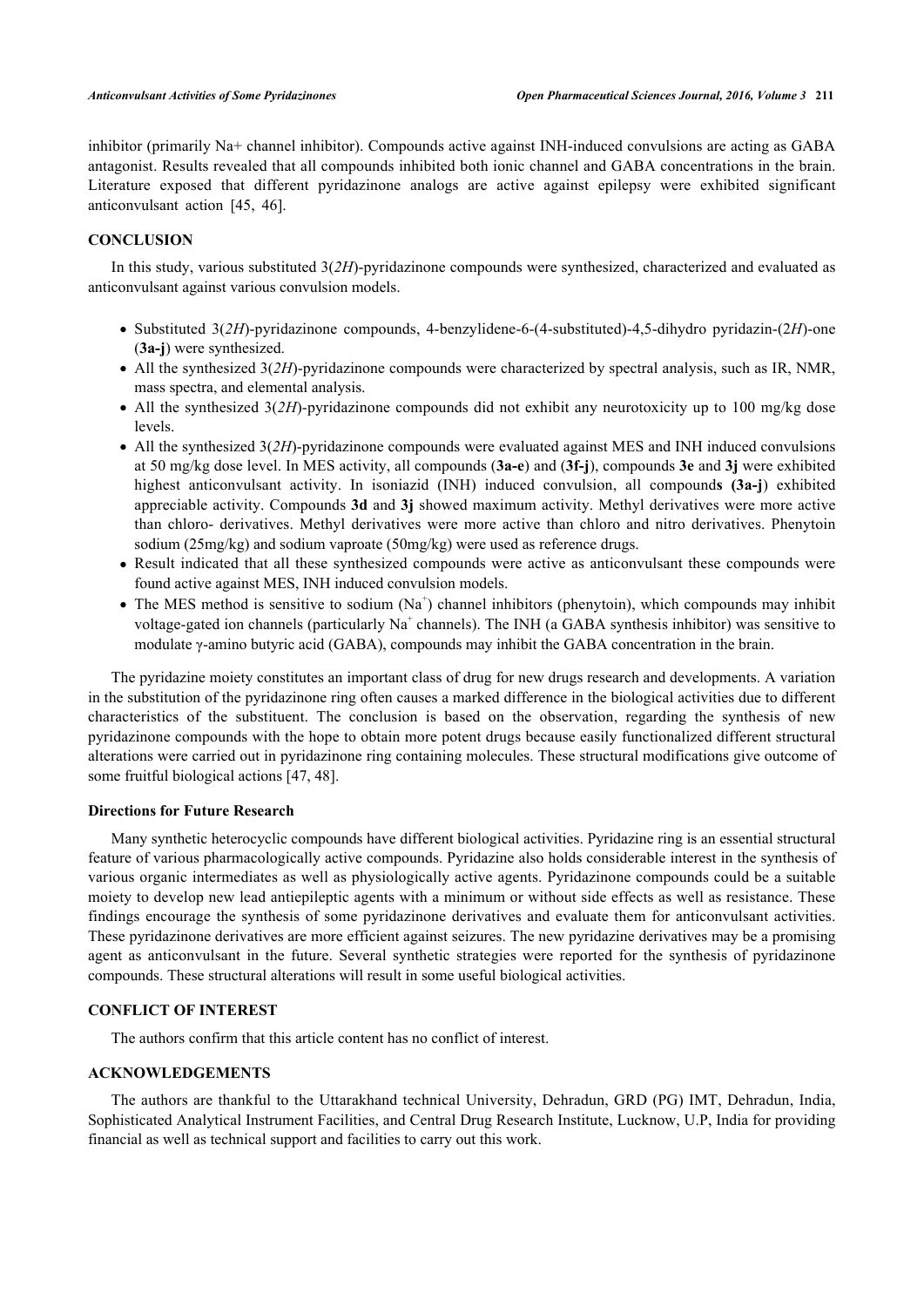## **REFERENCES**

- <span id="page-9-0"></span>[1] Asif M, Acharya M. Lakshmayya, Singh A. *In silico* physicochemical bioactivities and toxicities prediction of 3-chloro-6-arylpyridazines and 6-aryl-4,5-dihydropyridazine-3(2H)-thiones having anti-tubercular activity. RGUHS J Pharm Sci 2015; 5(2): 81-7. [\[http://dx.doi.org/10.5530/rjps.2015.2.7\]](http://dx.doi.org/10.5530/rjps.2015.2.7)
- [2] Asif M. Bronchodilator and positive inotropic activity of pyridazine compound Zardaverine as a phosphodiesterase isozymes inhibitor. J Modern Med Chem 2015; 3: 31-4. [\[http://dx.doi.org/10.12970/2308-8044.2015.03.01.4](http://dx.doi.org/10.12970/2308-8044.2015.03.01.4)]
- [3] Asif M. A mini review on biological activities of pyridazinone derivatives as antiulcer, antisecretory, antihistamine and particularly against histamine H3R. Mini Rev Med Chem 2015; 14(13): 1093-103. [\[http://dx.doi.org/10.2174/1389557514666141127143133\]](http://dx.doi.org/10.2174/1389557514666141127143133) [PMID: [25429662](http://www.ncbi.nlm.nih.gov/pubmed/25429662)]
- [4] Asif M. The study of pyridazine compounds on prostanoids: Inhibitors of COX, cAMP Phosphodiesterase, and TXA2 Synthase. J Chem 2014; 703238 Available at:<https://www.hindawi.com/journals/jchem/2014/703238/> [\[http://dx.doi.org/10.1155/2014\]](http://dx.doi.org/10.1155/2014)
- [5] Asif M, Singh A. Lakshmayya. Analgesic and anti-inflammatory activities of several 4-substituted-6-(3'-nitrophenyl)pyridazin-(2H)-3-one derivatives. Braz J Pharm Sci 2013; 49(4): 903-9. [\[http://dx.doi.org/10.1590/S1984-82502013000400030\]](http://dx.doi.org/10.1590/S1984-82502013000400030)
- [6] Asif M. Antifeedant, herbicidal and molluscicidal activities of pyridazinone compounds. Mini Rev Org Chem 2013; 10(2): 113-22. [\[http://dx.doi.org/10.2174/1570193X11310020002\]](http://dx.doi.org/10.2174/1570193X11310020002)
- [7] Asif M. Some recent approaches of biologically active substituted pyridazine and phthalazine drugs. Curr Med Chem 2012; 19(18): 2984-91. [\[http://dx.doi.org/10.2174/092986712800672139\]](http://dx.doi.org/10.2174/092986712800672139) [PMID: [22519394](http://www.ncbi.nlm.nih.gov/pubmed/22519394)]
- [8] Asif M, Singh A, Siddiqui AA. The effect of pyridazine compounds on the cardiovascular system. Med Chem Res 2012; 21: 3336-46. [\[http://dx.doi.org/10.1007/s00044-011-9835-6\]](http://dx.doi.org/10.1007/s00044-011-9835-6)
- [9] Asif M, Anita S. Lakshmayya, Siddiqui AA, Husain A. Anti-inflammatory and antinociceptive activities of 6-phenyl (3'-iminobenzylidene)-4-benzylidene-2,3,5-trihydro-3-(*2H*)-pyridazin-3-one compounds. Acta Pharm Sci 2011; 53: 563-75.
- [10] Siddiqui AA, Islam M, Asif M, Asthana C. Synthesis and anticonvulsant activity of 6-(3'-nitrophenyl)-4-substitutedbenzylidene-2,3,5 trihydro pyridazinon-3-ones. J Ultra Fine Chem 2007; 3(2): 173-8.
- [11] Abdelrazek FM, Michael FA, Mohamed AE. Synthesis and molluscicidal activity of some 1,3,4-triaryl-5-chloropyrazole, pyrano[2,3 c]pyrazole, pyrazolylphthalazine and pyrano[2,3-d]thiazole derivatives. Arch Pharm (Weinheim) 2006; 339(6): 305-12. [\[http://dx.doi.org/10.1002/ardp.200500259](http://dx.doi.org/10.1002/ardp.200500259)] [PMID: [16649159\]](http://www.ncbi.nlm.nih.gov/pubmed/16649159)
- [12] Abouzid K, Abdel Hakeem M, Khalil O, Maklad Y. Pyridazinone derivatives: design, synthesis, and *in vitro* vasorelaxant activity. Bioorg Med Chem 2008; 16(1): 382-9. [\[http://dx.doi.org/10.1016/j.bmc.2007.09.031\]](http://dx.doi.org/10.1016/j.bmc.2007.09.031) [PMID: [17905589](http://www.ncbi.nlm.nih.gov/pubmed/17905589)]
- [13] Allerton CM, Andrews MD, Blagg J, *et al.* Design and synthesis of pyridazinone-based 5-HT(2C) agonists. Bioorg Med Chem Lett 2009; 19(19): 5791-5.

[\[http://dx.doi.org/10.1016/j.bmcl.2009.07.136](http://dx.doi.org/10.1016/j.bmcl.2009.07.136)] [PMID: [19716297\]](http://www.ncbi.nlm.nih.gov/pubmed/19716297)

[\[http://dx.doi.org/10.1016/S0920-1211\(01\)00231-5\]](http://dx.doi.org/10.1016/S0920-1211(01)00231-5) [PMID: [11325575](http://www.ncbi.nlm.nih.gov/pubmed/11325575)]

- [14] Cao S, Qian X, Song G, Chai B, Jiang Z. Synthesis and antifeedant activity of new oxadiazolyl 3(*2H*)-pyridazinones. J Agric Food Chem  $2003:51(1):152-5$ [\[http://dx.doi.org/10.1021/jf0208029\]](http://dx.doi.org/10.1021/jf0208029) [PMID: [12502400](http://www.ncbi.nlm.nih.gov/pubmed/12502400)]
- <span id="page-9-1"></span>[15] Bialer M. New antiepileptic drugs that are second generation to existing antiepileptic drugs. Expert Opin Investig Drugs 2006; 15(6): 637-47. [\[http://dx.doi.org/10.1517/13543784.15.6.637\]](http://dx.doi.org/10.1517/13543784.15.6.637) [PMID: [16732716](http://www.ncbi.nlm.nih.gov/pubmed/16732716)]
- <span id="page-9-2"></span>[16] Bialer M, Johannessen SI, Kupferberg HJ, Levy RH, Perucca E, Tomson T. Progress report on new antiepileptic drugs: a summary of the Seventh Eilat Conference (EILAT VII). Epilep Res 2004; 61: 1-48.
- [17] Chisholm D. Cost-effectiveness of first-line antiepileptic drug treatments in the developing world: a population-level analysis. Epilepsia 2005; 46(5): 751-9. [\[http://dx.doi.org/10.1111/j.1528-1167.2005.52704.x\]](http://dx.doi.org/10.1111/j.1528-1167.2005.52704.x) [PMID: [15857443](http://www.ncbi.nlm.nih.gov/pubmed/15857443)]
- <span id="page-9-3"></span>[18] Hainzl D, Parada A, Soares-da-Silva P. Metabolism of two new antiepileptic drugs and their principal metabolites S(+)- and R(-)-10,11 dihydro-10-hydroxy carbamazepine. Epilepsy Res 2001; 44(2-3): 197-206.
- [19] Gerlach AC, Krajewski JL. Antiepileptic drug discovery and development: What have we learned and where are we going? Pharmaceuticals 2010; 3: 2884-99.

[\[http://dx.doi.org/10.3390/ph3092884\]](http://dx.doi.org/10.3390/ph3092884)

- <span id="page-9-4"></span>[20] Banarjee PS, Sharma PK, Nema RK. Synthesis and anticonvulsant activity of pyridazinone derivatives. Inter J Chem Tech Res 2009; 1(3): 522-5.
- <span id="page-9-5"></span>[21] Ghogare JG, Bhandari SV, Bothara KG, *et al.* Design, synthesis and pharmacological screening of potential anticonvulsant agents using hybrid approach. Eur J Med Chem 2010; 45(3): 857-63. [\[http://dx.doi.org/10.1016/j.ejmech.2009.09.014](http://dx.doi.org/10.1016/j.ejmech.2009.09.014)] [PMID: [20034707\]](http://www.ncbi.nlm.nih.gov/pubmed/20034707)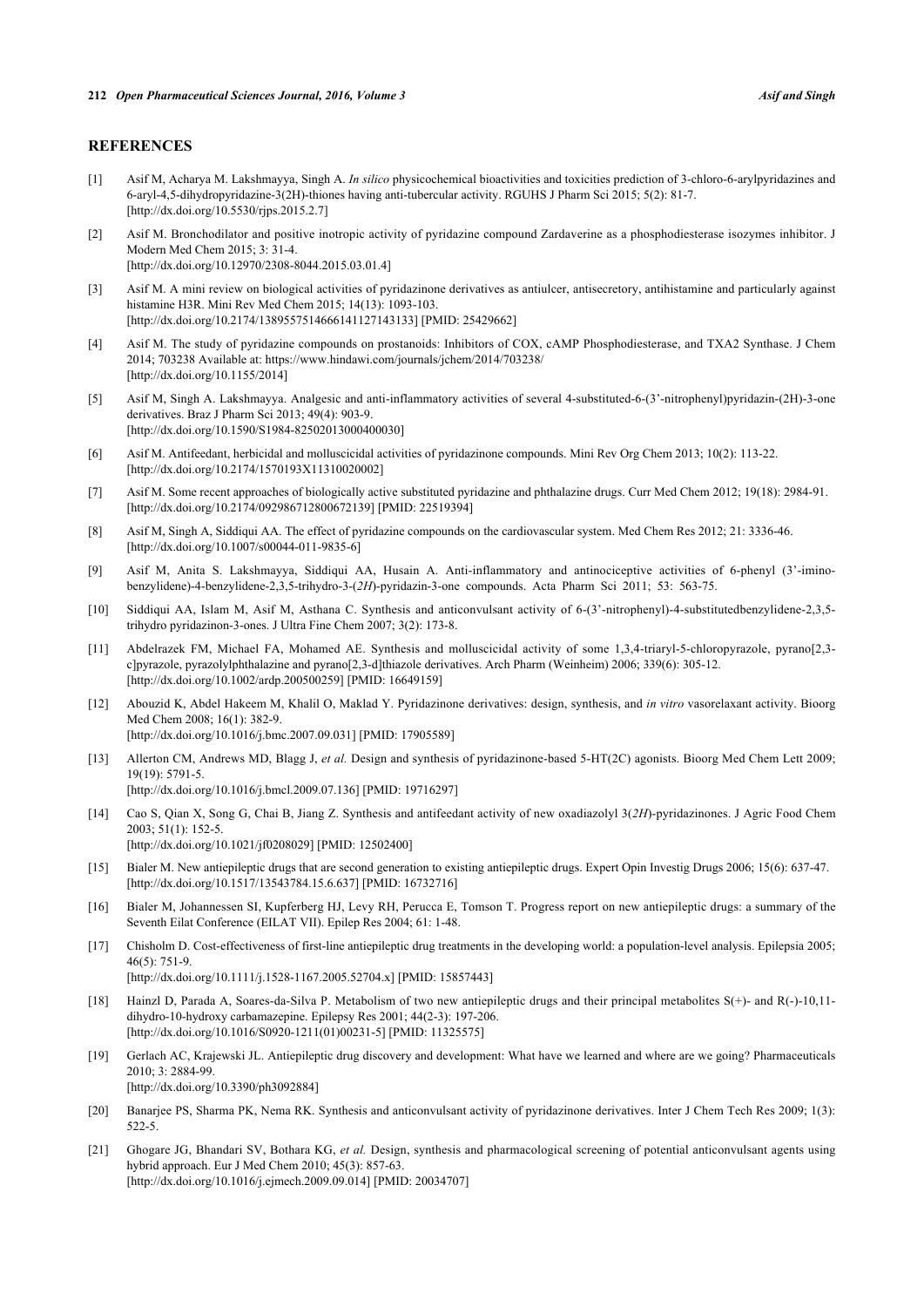- [22] Wagh RV, Antre RV, Oswal RJ, Nimje HM. Anticonvulsant activity: An overview. J Pharm Res & Bio Sci Res 2011; 1(3): 142-7.
- [23] Oya U, Ayla B, Cenk A, Berna TM, Zafer G. Synthesis and evaluation of the anticonvulsant activities of some 5-(4 substitutedbenzylidene)-6-methyl-4,5-dihydropyridazine-3(2H)-ones. Fabad J Pharm Sci 2004; 29: 185-94.
- [24] Meenakshi D, Pravin S, Ashok B, Kapil J, Rahul D, Pramod S. Synthesis and evaluation of phenytoin derivatives as anticonvulsant agents. Turk J Chem 2009; 33: 1-7.
- <span id="page-10-0"></span>[25] Asif M, Singh A. Lakshmayya, Husain A, Siddiqui AA. Anticonvulsant and antitubercular activities of 6-Phenyl/Biphenyl-4-yl-2-[2- (pyridin-2-ylamino)-ethyl]- and 6-(Biphenyl-4yl)-2-(*2N*-subtituted amin-1-yl)-ethyl derivatives of 4,5-dihyropyridazin-3(*2H*)-one. Lett Drug Des Discov 2013; 10(7): 651-60. [\[http://dx.doi.org/10.2174/1570180811310070013\]](http://dx.doi.org/10.2174/1570180811310070013)
- <span id="page-10-1"></span>[26] Siddiqui AA, Mishra R, Shaharyar M. Synthesis, characterization and antihypertensive activity of pyridazinone derivatives. Eur J Med Chem 2010; 45(6): 2283-90. [\[http://dx.doi.org/10.1016/j.ejmech.2010.02.003](http://dx.doi.org/10.1016/j.ejmech.2010.02.003)] [PMID: [20189270\]](http://www.ncbi.nlm.nih.gov/pubmed/20189270)
- [27] Asif M, Singh A. Lakshmayya. *In-vivo* anticonvulsant and *in-vitro* antimycobacterial activities of 6-aryl pyridazine-3(*2H*)-one derivatives. Am J of Pharmacol Sci 2014; 2(1): 1-6.
- <span id="page-10-2"></span>[28] Asif M, Singh A. Lakshmayya. *In-vivo* anticonvulsant and *In-vitro* Antitubercular activity of methyl indole derivative of some 6-aryl-4,5 dihydropyridazin-3(*2H*)-ones their expected anticonvulsant mechanisms. Iran J Pharm Sci 2013; 9(1): 67-80.
- <span id="page-10-3"></span>[29] Gul HI, Calis U, Vepsalainen J. Synthesis and evaluation of anticonvulsant activities of some bis Mannich bases and corresponding piperidinols. Arzneimittelforschung 2002; 52(12): 863-9. [PMID: [12572525\]](http://www.ncbi.nlm.nih.gov/pubmed/12572525)
- [30] Asif M, Singh D, Singh A. Analgesic activity of some 6-Phenyl-4-Substituted Benzylidene Tetrahydro Pyridazin-3(*2H*)-Ones. Global J Pharmacol 2011; 5(1): 18-22.
- <span id="page-10-4"></span>[31] Asif M, Singh A. Synthesis and anti-tubercular activity of 6-(*4*-Chloro/Methyl-phenyl)-4-Arylidene-4,5-dihydropyridazin-3(*2H*)-one derivatives against *Mycobacterium tuberculosis.* Lett Drug Des Discov 2015; 12(6): 500-4. [\[http://dx.doi.org/10.2174/157018081206150507130832\]](http://dx.doi.org/10.2174/157018081206150507130832)
- <span id="page-10-5"></span>[32] Samanta KC, Asif M, Garg PV, Sharma P, Singh R. Synthesis of different substituted pyridazinone derivatives and their anticonvulsant activity. Eur J Chem 2011; 8(1): 245-51.
- [33] Asif M. Synthesis and analgesic activity of 6-(3'-nitrophenyl)-4-sustituted benzylidene-4,5 dihydropyridazin-3(*2H*)-one derivatives. Indonesian J Pharm 2013; 23(4): 254-8.
- <span id="page-10-6"></span>[34] Asif M, Singh A. Lakshmayya. Anticonvulsant activity of 4-(substituted benzylidene)-6-(3-nitrophenyl)-4,5-dihydro pyridazin-3(*2H*)-ones against maximal electro shock induced seizure. Middle-East J Sci Res 2011; 9(4): 481-5.
- <span id="page-10-7"></span>[35] Kulkarni SK. Handbook of Experimental Pharmacology. 3<sup>rd</sup> ed. New Delhi: Vallabh Publication 1999; pp. 131-4.
- [36] Unsal O, Balkan A, Aypak C, Terzolu B, Goren MZ. Synthesis and evaluation of the anticonvulsant activities of some 5-(4 substitutedbenzylidene)-6-methyl-4,5-dihydro pyridazine-3(*2H*)-ones. Fabad J Pharm Sci 2004; 29: 185-94.
- <span id="page-10-8"></span>[37] Gobnitzer E, Krbavcic A, Wendelin W, Krbavcic M. Synthesis and structure investigations of potential sedative and anticonvulsant hydroxyand acetoxy-N-(3-oxobutyl)-pyrido[2,3-d] pyridazinones. Monatsh Chem 2002; 133(9): 1177-85. [\[http://dx.doi.org/10.1007/s00706-002-0473-z](http://dx.doi.org/10.1007/s00706-002-0473-z)]
- <span id="page-10-9"></span>[38] Asif M. General study of pyridazine compounds against cyclooxygenase enzyme and their relation with analgesic, anti-inflammatory and antiarthritic activities. Chron Young Sci 2010; 1(3): 3-9.
- [39] Costas T, Besada P, Piras A, *et al.* New pyridazinone derivatives with vasorelaxant and platelet antiaggregatory activities. Bioorg Med Chem Lett 2010; 20(22): 6624-7. [\[http://dx.doi.org/10.1016/j.bmcl.2010.09.031](http://dx.doi.org/10.1016/j.bmcl.2010.09.031)] [PMID: [20880705\]](http://www.ncbi.nlm.nih.gov/pubmed/20880705)
- [40] Islam M, Siddiqui AA, Rajesh R. Synthesis, antitubercular, antifungal and antibacterial activities of 6-substituted phenyl-2-(3í-substituted phenyl pyridazin-6í-yl)-2,3,4,5-tetrahydropyridazin-3-one. Acta Pol Pharm 2008; 65(4): 441-7. [PMID: [19051585\]](http://www.ncbi.nlm.nih.gov/pubmed/19051585)
- [41] Rathish IG, Javed K, Bano S, Ahmad S, Alam MS, Pillai KK. Synthesis and blood glucose lowering effect of novel pyridazinone substituted benzenesulfonylurea derivatives. Eur J Med Chem 2009; 44(6): 2673-8. [\[http://dx.doi.org/10.1016/j.ejmech.2008.12.013](http://dx.doi.org/10.1016/j.ejmech.2008.12.013)] [PMID: [19171410\]](http://www.ncbi.nlm.nih.gov/pubmed/19171410)
- [42] Rakib EM, Abouricha S, Hannioui A, Benchat N, Ait M'Barek L, Zyad A. Synthesis and *in vitro* cytotoxicity studies of novel triazolo[4,3 b]pyridazinones. J Iran Chem Soc 2006; 3(3): 272-6. [\[http://dx.doi.org/10.1007/BF03247219\]](http://dx.doi.org/10.1007/BF03247219)
- <span id="page-10-10"></span>[43] Malinka W, Redzicka A, Lozach O. New derivatives of pyrrolo[3,4-d]pyridazinone and their anticancer effects. Farmaco 2004; 59(6): 457-62. [\[http://dx.doi.org/10.1016/j.farmac.2004.03.002](http://dx.doi.org/10.1016/j.farmac.2004.03.002)] [PMID: [15178308\]](http://www.ncbi.nlm.nih.gov/pubmed/15178308)
- <span id="page-10-11"></span>[44] Luszczki JJ. Third-generation antiepileptic drugs: mechanisms of action, pharmacokinetics and interactions. Pharmacol Rep 2009; 61(2): 197-216.

[\[http://dx.doi.org/10.1016/S1734-1140\(09\)70024-6\]](http://dx.doi.org/10.1016/S1734-1140(09)70024-6) [PMID: [19443931](http://www.ncbi.nlm.nih.gov/pubmed/19443931)]